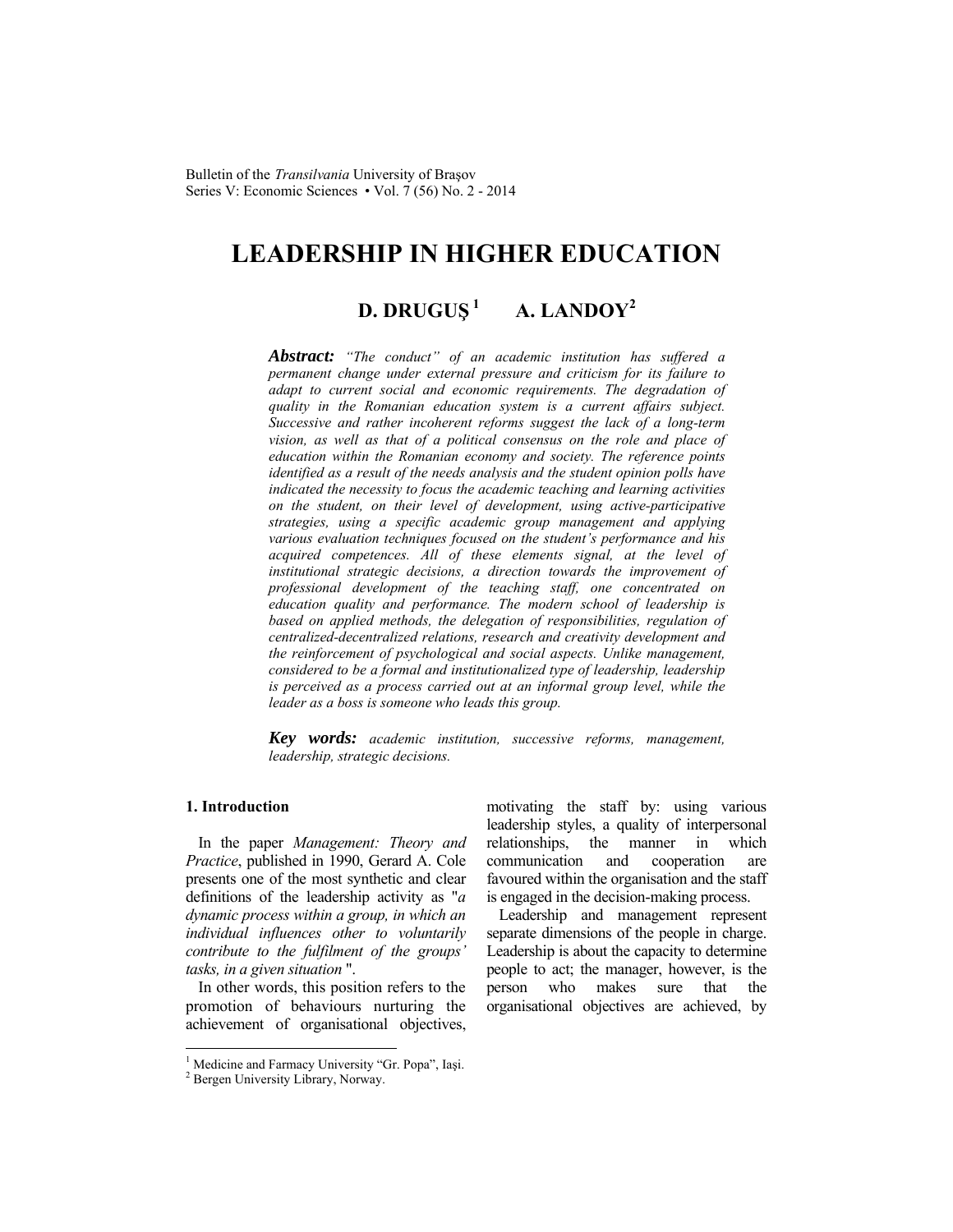planning, organizing and directing the work towards its conclusion [2].

Unlike management, considered to be more of a formal, institutionalised type of leading, leadership is perceived as leading at an informal group level, and the leader as the one who leads this group; it represents the ability to influence others towards the fulfilment of the tasks [12].

B. P. Smith defines "leadership" as "that part of a manager's activity by which he influences the behaviour of individuals and groups in order to achieve the desired outcome".

P. F. Drucker (1954): leadership - to do what needs to be done, management - to do things the right way.

"Manager" and "leader" are two concepts used sometimes as synonyms, but distinguished by specifics. "Manager" and "leader" are metaphors for the two extremities of a continuum. The "manager" tends to represent the extremity of the continuum focused on aspects such as: analytical, structured, controlled, deliberate, ordered, while the "leader" tends to represent the focus on the: visionary, experimental, flexible and creative aspects.

The manager is the one who uses his mind to solve the prospective and the current problems of the organisation he leads; the leader is the character who brings emotion to the leadership activity while trying to solve the same problems; the manager's mind is concerned with setting a strategy, the leader's spirit is invested in its implementation and towards building an organisational culture.

The manager's mind is constantly alert to potential perils that may determine the failure of the proposed strategy, while the leader uses his resources to make the most out of the opportunities presented by the activity. The leader has the tendency to look deep into the future, enthusiastically and full of creativity and the manager is carefully analysing each step towards the future.

The manager tends to be more concerned with the actual results of the laid out strategy, while the leader believes that the satisfaction drawn from the activity itself represents more than its result (especially its material aspect). The manager tends to preserve the resources of the organisation, to use them in a sensible manner, while the leader is accustomed to taking a risk.

Leadership refers to a person's capacity to lead by making reference to the natural and spontaneous in-born aspects of the leadership act, while management refers to the act of administration, the formal, institutional aspects of leading. Management too refers to the ability to work with people (which is essential for a leader), but in this case, the purpose is organisational, the ability thus serving as means to achieving organisational objectives. The leader is more in pursuit of individual purposes and personal visions. Quite often, these coincide with those of the organisation; that will be the case of a very good manager-leader. If the manager has leader qualities, these can be spotted in the organisational performance and the atmosphere he creates.

Even if the new theories seem to suggest that managers should be, as Hickman noticed, more oriented towards the specific aspects of a leader, the author disagrees with this tendency. He considers the two sides (rational and emotional) as preserving rather important resources for the leadership activity, as complementary, joining their strengths and mutually minimising their weaknesses, tending towards what can be metaphorically represented by the expression of getting results as "one plus one equals three".

In a comparative analysis of management-leadership we may highlight that managers administer, leaders innovate; managers act in a transformational manner while leaders do so in a transactional one.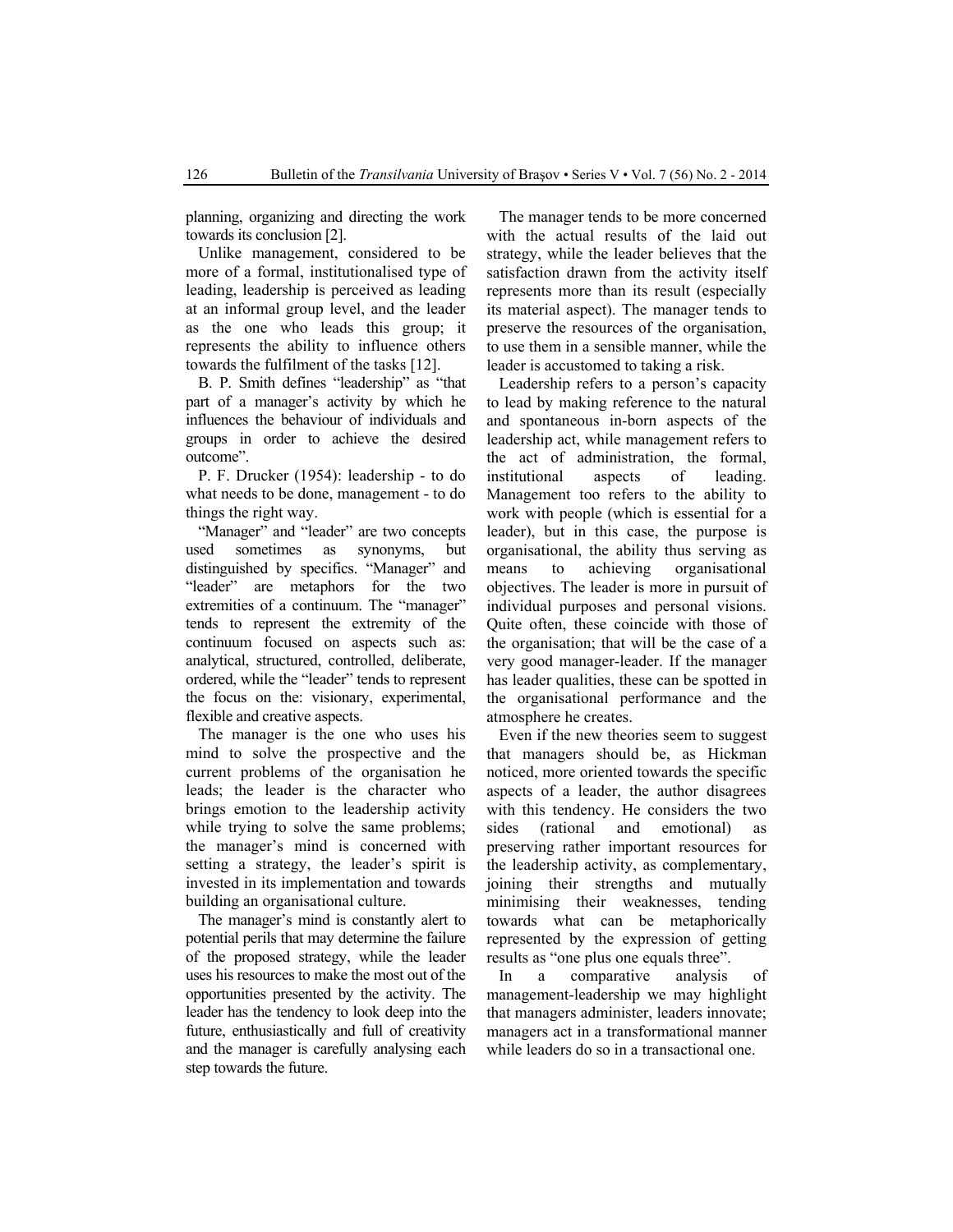Leadership is a form of psychological leading, while management is about administrative leading. The former is associated with the cognitive, imaginative level and anticipation while the latter with action [11], [12]. The leader is the one scanning the future, setting goals and action plans, while the manager implements them.

#### **2. Typologies of management styles**

The most popular typology is the one produced by K. Lewin, R. Lippit and R.K.White, who describe three styles characterised by the relationship between managers and their subordinates [8], [11].

 Practice in the domain of educational services highlights the three big, already traditional, categories of leadership:

a) *The authoritarian type* – belongs to the traditional concept, builds on the premise that it is necessary and useful to use coercing measures to motivate the subordinates involved in an activity, leading to frustration, stagnation and resistance from the organisation members; the direct consequence will be translated in their preference to be tightly led, avoiding responsibility, restricting to a limited area and avoiding personal initiatives. This type of leadership is prone to conflicts, situations taking their toll on the staff, but also on the beneficiaries requesting the services of that organisation;

The authoritarian style generates individualism and hostility and a high level of dissatisfaction (in plain sight or not).

b) *The democratic and participative type,* is based on a set of fundamental principles: staff adhering to the purpose and objectives of the organisation; subordinates taking on more responsibilities, in the case of participative management; valorisation of the imagination, creativity and innovative spirit of the entire staff. The democratic style nurtures a warm, open environment based on friendly relations where the team spirit is highly developed.

c) *The laisser-faire type* (permissive, indifferent), is characterised by hesitation, a pending attitude, neutrality towards management problems and conflictual situations within the organisation.

K. Davis draws up the following classification of management styles [7]: the authocratic, participative manager.

Likert identifies four management styles:

a) Exploitative authoritative, the manager who does not trust his subordinates, is in power, control and uses threats, punishments, monopolises decision while subordinates from lower levels are rarely involved in decision making;

b) Benevolent authoritative, supports consultation opportunities, and the subordinates are somewhat involved in decision making,

c) Democratic consultative, supports interaction, motivates through rewards, trusts its subordinates, upward and downward communication, lesser important decisions are made by subordinates;

d) Democratic participative, the manager treats with respect and interest its subordinates, has total confidence in them, decision making is highly decentralised, in a favourable environment based on respect.

Other authors talk about a continuum of management styles: dictatorial and the professor manager [11].

Education has, as an objective and subjective purpose, the human being, so any education act must have at least two dimensions: the learning task and the human relationship [4], [5].

Thus appears another continuum of management styles, where one can identify four fundamental styles: directing style, tutoring style, mentoring style, delegator style.

In practice there is another type of leader, a very interesting kind, known as the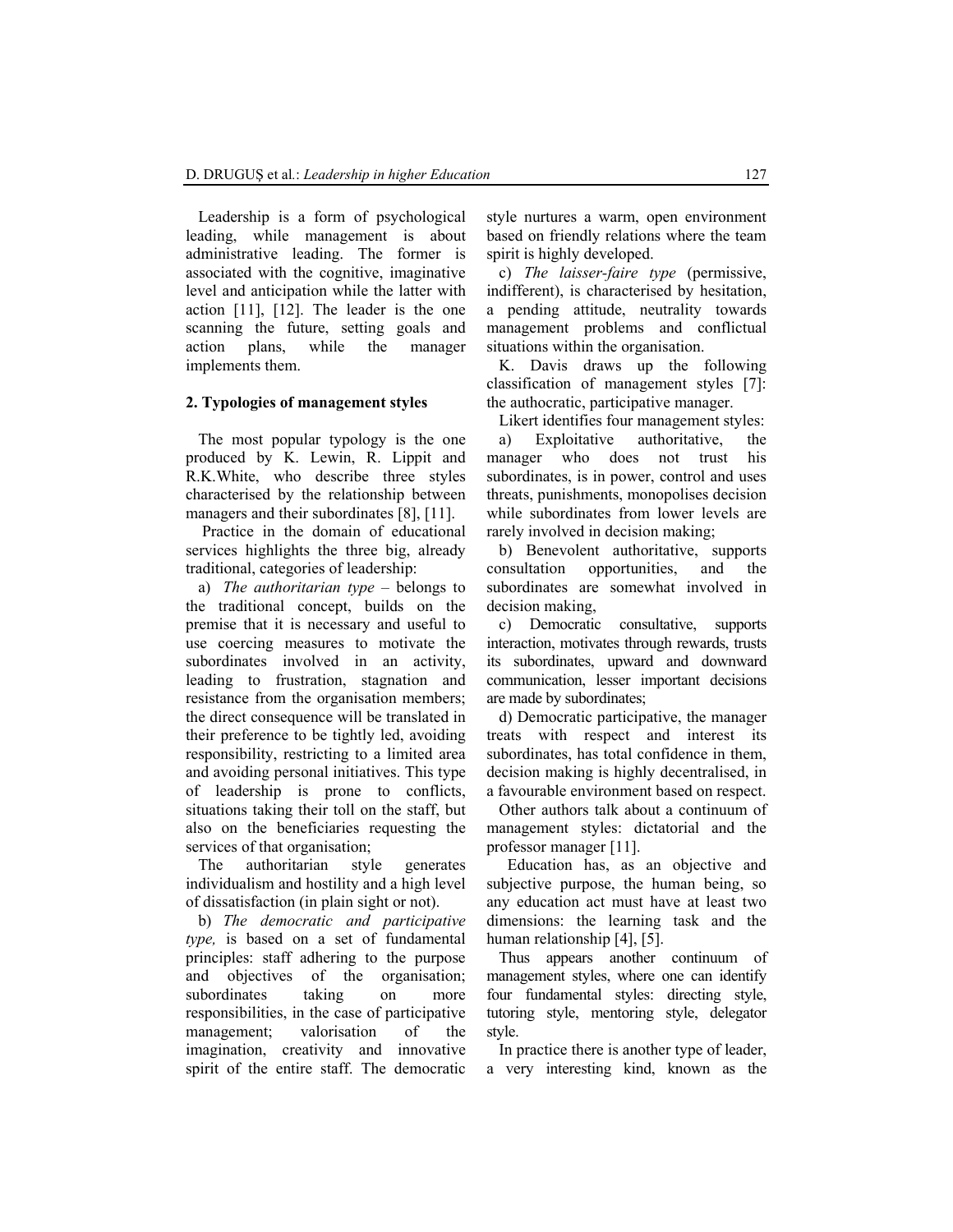charismatic leader; someone who by sheer force of style and personal skills is capable of exercising a tremendous influence over his employees, thus imposing himself through self-confidence, contaminating others with a spirit of order and respect for ethical norms, generating excitement and strengthening the employees' hopes in his vision of the future.

Managers from the superior level must become leaders in the promotion of quality, ensuring an agreement between the purpose and the internal environment of the organisation, creating another kind of environment where people can get fully invested in the achievement of organisation objectives.

Carrying out their activity with responsibility, leaders are essential in setting a system of values and ethical norms that can be respected at the level of the organisation, ensuring the resources and freedom to act for the entire staff.

Another perspective on leadership comes from the work of Gert Hofstede [3], on cultural differences in different nations.

 In his studies he discovered four dimensions (later six) where national cultures can differ: "Power distance", "Individualism vs. collectivism", "Masculinity vs. femininity" and "Uncertainty avoidance". The fifth dimension is long term vs. short term orientation, and the sixth is "Indulgence vs. restraint". Two smaller samples of research in academic library leadership in Norway and Romania have been published [6], [10], taking into account Hofstede's groundbreaking theories. Norway and Romania score quite differently on Hofstede's dimensions, especially for Power Distance (Norway is ranked as 69-70 of 76 and Romania as 7th place of 76) and Uncertainty Avoidance (Norway ranked as 59 of 76 and Romania as 14) [3]. According to data from a survey of Norwegian library leaders, there is high degree of agreement with participative decision making in Norwegian academic libraries. Staff has a large influence and agreement is seen as important for the library leaders. In Romania, agreement is important, but not to such a high degree. According to Repanovici and Landøy:

"Romanian leaders in academic libraries rely more on their academic knowledge and understanding, while Norwegian leaders think of their formal position as a more significant influence than the Romanians do. This is probably because the Romanian library directors are recognized as academics in their universities, and therefore consider themselves as just as much academic staff as library directors. This is also in accordance with their educational background, where the Romanian leaders to a much higher degree are PhD holders (from other academic disciplines) and not in LIS. For both groups of leaders the possibilities to punish and reward are seen as less significant". [6]

The small studies of differences among academic library leaders, when they are investigated through cultural theory, point to another aspect that may be considered when discussing leadership and management in higher education.

## **3. Importance of education and educational cooperation**

In social and human development, the education factor is known to be a vital element in the adjustment of individuals to the challenges of the new millennium. At the same time, one must admit that sharing values and belonging to a common social and cultural space is necessary in consolidating the status of a citizen of Europe. The importance of education and educational cooperation in the development and consolidation of a stable,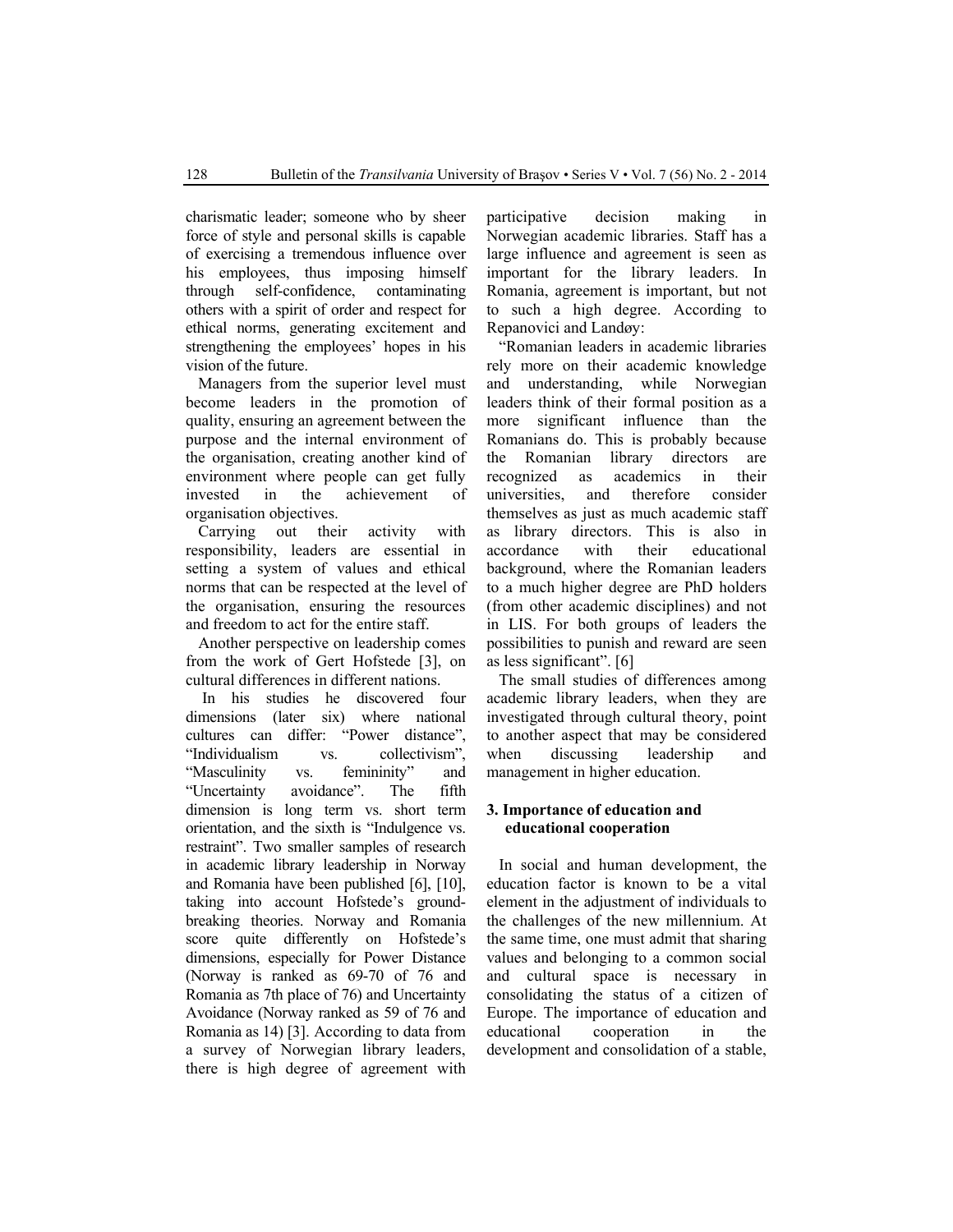democratic and peaceful society is universally acknowledged.

Dominated by these considerations, The Sorbonne Declaration of the European Universities Association (EUA) from 25 of May 1998 brings forth the central role of academic institutions in the development of European cultural dimensions. There is a focus on creating a European space for higher education, as a key means to promote mobility for young graduates of higher education and the possibility to gain employment anywhere on the continent, thus ensuring their own development. Several European countries have accepted the invitation to get involved in achieving the objectives set in the Declaration, by signing it or by expressing their agreement in principle. The course of various reforms in higher education, launched at the same time in Europe, has proven the determination of several governments to act on it. European higher education institutions have accepted the challenge of playing an important role in building a European space for higher education, and in the implementation of Bologna Magna Charta Universitatum principles from 1988.

This is extremely important, since the independence and autonomy of universities ensures the continuous adjustment of higher education and research systems to the ever changing needs and requirements of society and scientific progress.

In order to ensure a better compatibility and comparison of higher education systems one needs to preserve a permanent concern for their accomplishment.

A significant objective highlighted was the one aiming to increase the international competitiveness of European systems of higher education. It has been stated that the vitality and efficiency of any civilisation can be gauged by the manner in which its culture attracts the interest of other countries. In this context arises the engagement of competent authorities in providing support for the coordination of the policies mentioned in the Sorbonne Declaration regarding the establishment of a European space all over the world.

### **4. Higher Education in the European Union**

One of the objectives of the Europe 2020 Strategy is that 40% of European young people be graduates of higher education. Among the European Union countries with the most spectacular increase in the rate of higher education graduates is Romania, with more than 91% in 2010. This might be explained by an easy access to higher education, owing to a low level of school fees, stimulated also by the difference in income between those with higher education studies and those with secondary education. Thus, one has the opportunity of returning the investment within a very short time span.

The use of modern tendencies in education facilitates transition from the traditional education model, conducted in class, to a more personalized content and learner control over the training process.

It is also quite clear the fact that using modern tendencies in education nurtures new relations between institutions, professors, community, workplace, family and the learner. The global balance of education has changed from a closed-in pedagogical approach, coordinated by institutions, tightly controlled by the professor, with passive students and a minimal involvement of parents and the community, to a more open and transparent one, integrated within society, supporting student initiative, collaboration, questioning, interrogation, competences, personal skills and continuous learning. By placing the student at the heart of this new training model, one can see a change in focus in education from content to context of training.

In order for it to be successful, new educational technologies-assisted learning must facilitate the creation of new learning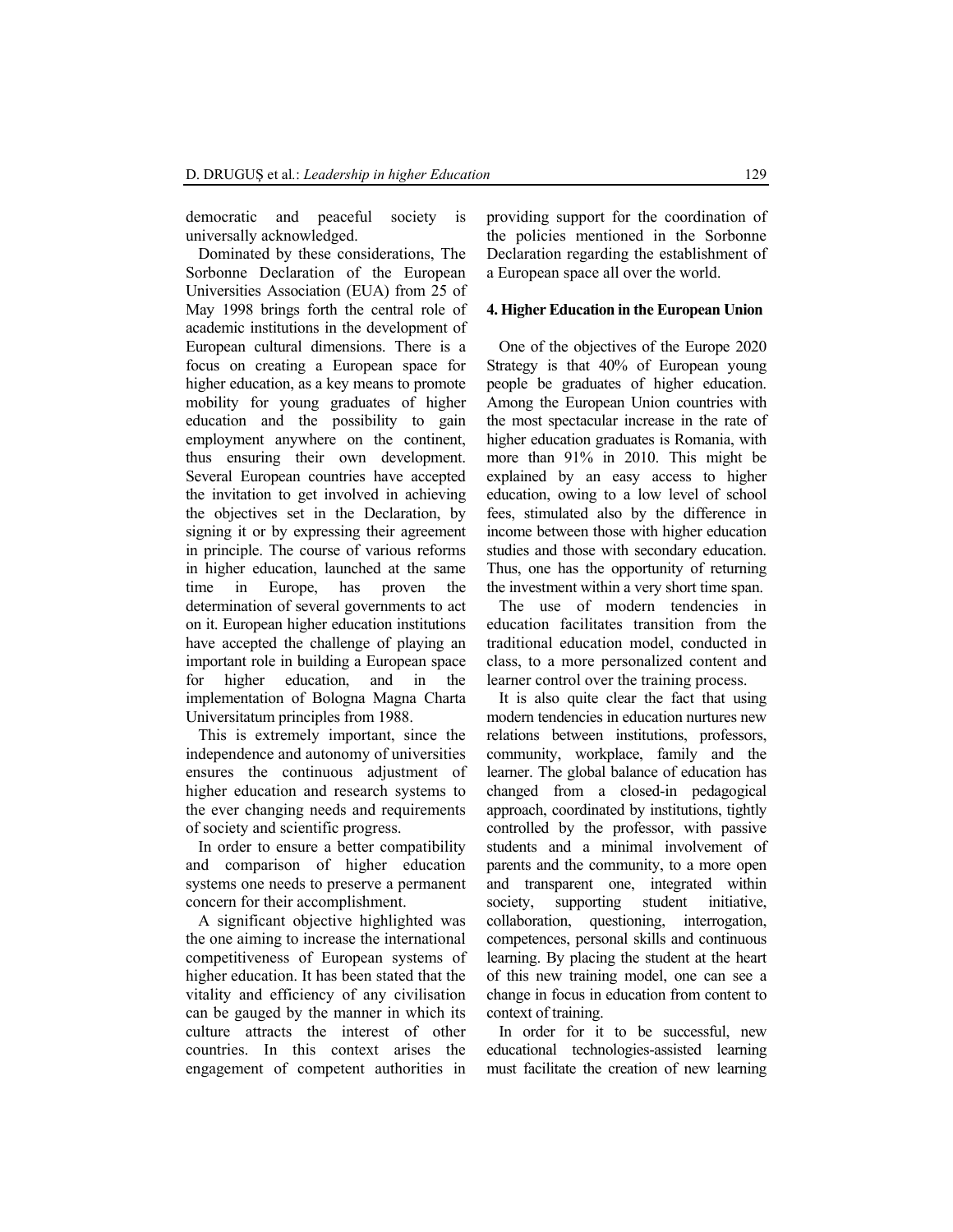models, based on the idea of learning communities, involving more than the acquisition of competence: emotional involvement of the student in the learning process, transforming thus the educational experience into a fond memory one is willing to relive.

Whether and to what extent conventional universities will adopt the new models and technologies for education and training will depend on their positioning on the education market. With a higher fragmentation of education institutions expected in Europe in the next 10 years, it will also depend on the chosen strategy for the implementation of new technologies in the learning process.

## **5. Quality management in Higher Education institutions**

Quality represents an internal attribute of each material or immaterial object, reflecting the degree of agreement with the specified or implied requirements of the beneficiary.

The quality of a university (organisational quality) is determined by the quality of the processes taking place at the university and the quality of the services offered.

According to P. Scott, the objectives of educational systems are the discovery, preservation, dissemination and application of scientific knowledge. These objectives are achieved by means of the teaching process, the scientific research process and a series of other services specific to higher education institutions (the quality of the teaching process, the quality of the scientific research activity, the quality of other services provided by the university).

In most of the countries in Central and Eastern Europe any debate on the management of higher education quality takes into consideration the accreditation.

Quality management means the existence of a proper organisational structure that allows the implementation of the quality system.

#### **6. Manager and Leader**

In speciality papers Leadership is defined as a process in which a person sets a goal or a direction for a group of individuals and, through competence and persuasion, determines them to act together, towards the achievement of the proposed mission [9].

Leadership, conceived as a management monitoring position, manifests itself when an individual influences the achievement of objectives by others, playing a key role when confronted with a new problem; the leader is the one that offers better solutions and creates a secure atmosphere leading the people towards a new form.

The manager rules, the leader is followed by the people. The true leader holds power and exercises its influence for what it represents; it represents an attribute desired and sought after by organisations. Leaders trust their own forces and generate confidence in others.

Leaders are capable of guiding students, creating a vision that they communicate to them; they are self-confident and in turn inspire confidence; they have enough experience to see mistakes as another detour from the road to success; around them people feel stronger, more competent and confident, and they find the activity to be more interesting and challenging.

Successful leaders are more interested in certain leadership activities, such as planning or training; have more confidence in their employees and a strong focus on people.

In the education field this position is essential. Students preparing for real life need a model they can follow. A member of the teaching staff displaying leader qualities can be the one.

The problems of leadership are complex and represent a focal point for decades now, specialists being interested in discovering who are those people with the capacity to imprint their vision on the organisation and to influence their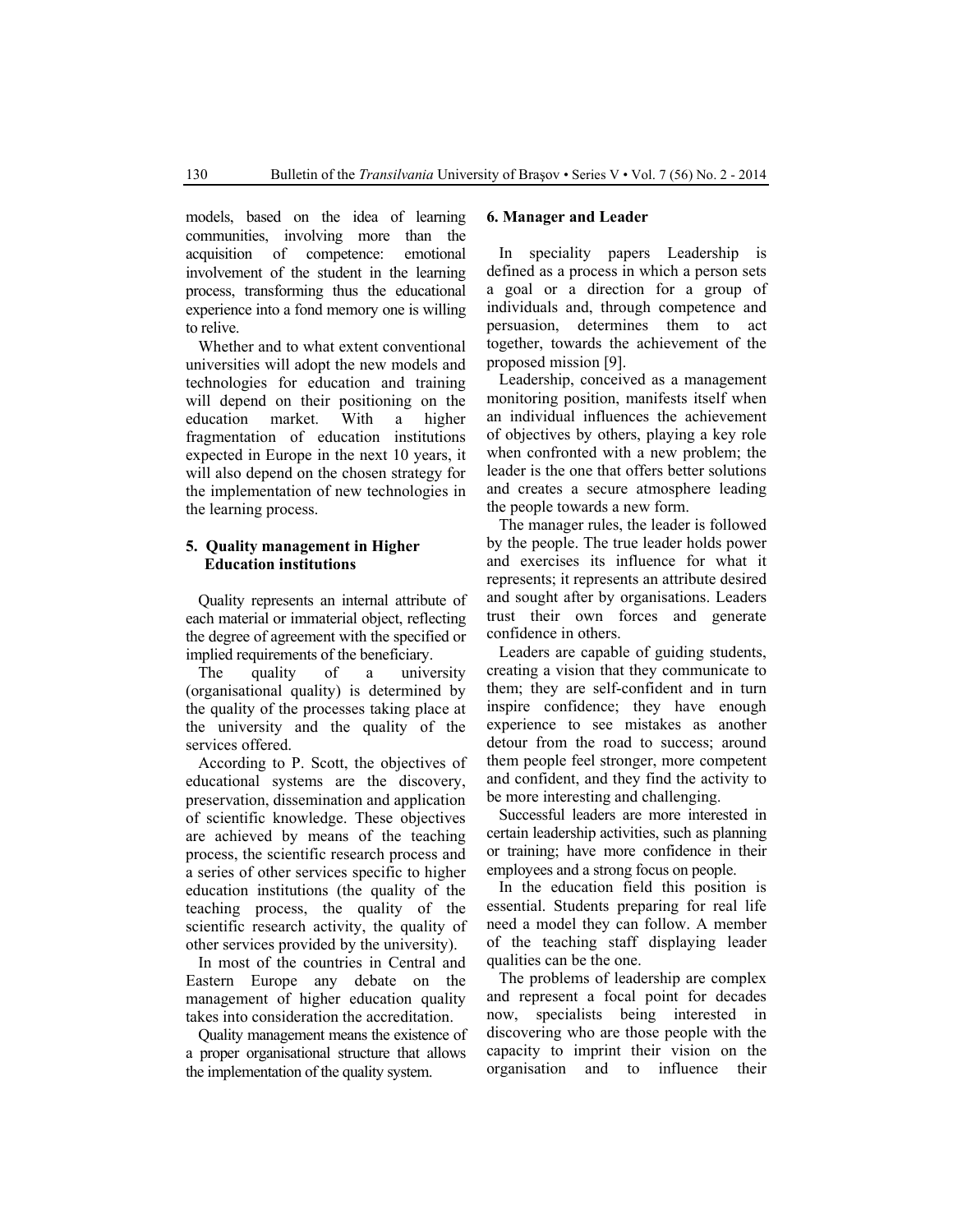important activities; and whether these qualities are natural or may be developed by means of training.

In an interview by Rich Karlgaard in Forbes Magazine in November 2004 ("Peter Drucker on leadership"), he states that successful and efficient leaders ask themselves: "What needs to be done?" and not "What do I want to do?" And "Of those things that would make a difference, which are right for me?" meaning what are they good at. Efficient leaders refrain from doing things they know they are not good at. They make sure however that these necessities get done by others who are qualified and they are not afraid of strength in other people. It is all about delegating the managerial position. There are leaders who fail because they do not make the best of the competences they have and do not delegate tasks when necessary [9].

Efficient leaders know when to stop allocating resources for things that have not yet achieved their goal and are no longer of any use. One must know when to let go.

Successful leaders communicate and students know what the leader is going to do. They have a purpose, have a set mission and know when to say "No".

It is efficient to know how to say "No" and to stand by it.

The strategic project "Quality and Leadership for the Higher Education in Romania" opened the door for a new cycle of structural transformation for the Romanian higher education system. Launched in November 2008 and concluded in October 2011, the project set out to achieve a long-term vision (Horizon 2025) on the development of higher education in Romania, a vision created by the commitment of main stakeholders from within the system and the society. Under the title "Bucharest Dialogues", the project hosted an extensive foresight exercise, laying the groundwork for a set of educational policies in the development of higher education, acting as a reference point for the strategic positioning of universities.

The objectives of the project are: building a long–term vision for the Romanian higher education system, supported by main stakeholders from within the system and the economy, by the society as a whole, a vision that will lay the groundwork for the academic system policies and will represent a landmark for the strategic positioning of universities, together with the development of leadership capacity at university level that will enable the build-up and pursuit of long-term objectives. Universities must diversify their study programs and personalise the educational routes of their students, for example – by organising programs based on alternative educational philosophies; by creating a module-based curriculum, opening alternative access paths towards the same diplomas, ensuring that bridges exist between these alternative routes; ensuring that the premature departure from a formal learning system is less risky and ulterior reintegration is not difficult, and among other, by recognising competences acquired outside formal education contexts.

Universities must expand their current offer of "traditional" programs (especially the BA and MA programs) with short-term programs, organised in a flexible manner, according to the institution's desire (or their eventual partners); these are closely connected to the market demand, both in terms of competences offered and the obtained funding; can be accredited or recognised by various means and mechanisms, or exclusively based on the prestige of the institution that makes them available; are fully integrated in the ECTS system; may be later extended with other short modules and programs, ultimately leading towards a traditional diploma.

These objectives can be achieved if a system of institutional liberties is in place, increasing institutional autonomy in essential matters, such as the organisation's structure, funding and